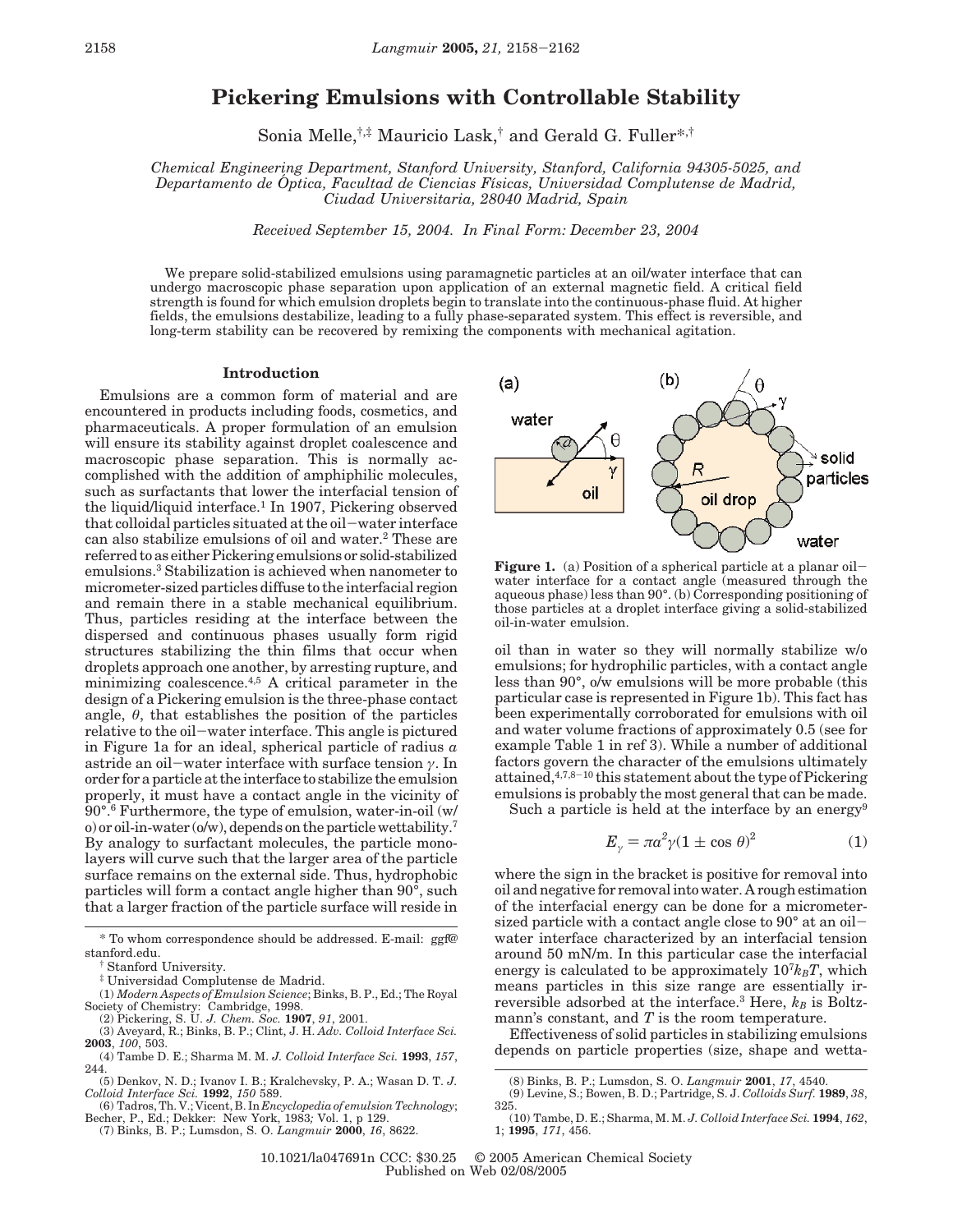

**Figure 2.** (a) Transmission electron micrograph for the carbonyl iron particles. Histogram of the particle size log-normal distribution revealed an average particle diameter of  $2a = 1.11 \pm 0.07 \ \mu \text{m}$ . (b) Magnetization curve measured for the carbonyl iron particles shows their superparamagnetic behavior (neither hysteresis nor magnetic remanence). The measured saturation magnetization is 211 emu/g.

bility), particle concentration and particle interactions.<sup>11</sup> The stability of Pickering emulsions has been studied extensively by Binks et al. in the case of silica particles,<sup>7,12</sup> polystyrene latex particles,<sup>8</sup> and disklike clay particles.<sup>13</sup> Particulate stabilizers find use in pharmaceutical and personal-use products where the presence of surfactants can lead to side effects or unwelcome allergic reactions. Furthermore, the use of particles has other advantages, such as the robustness of the resulting emulsions, the ability to create emulsion droplets with narrow size distributions, and the possibility of inverting emulsions from o/w to w/o systems by changing the particulate material. However, until now, Pickering emulsions were believed to be unconditionally stable due to the large interfacial energy, *Eγ*, that is required to move the particles away from the interface. In this paper we report the use of paramagnetic colloidal particles as emulsion stabilizers. It is demonstrated that such particles offer the possibility of precise external control of emulsion stability as well as offering the means of conveying an emulsion without the use of mechanical pumps and valves.

### **Experimental Section**

The materials used in this work consist of Milli-Q water (specific resistance 18.2 MΩ'cm) and decane (purchased from Fisher at 99.9% purity), which is used as received. Spherical paramagnetic carbonyl iron particles were acquired from Lord Corporation. The size and shape of the iron particles were characterized by transmission electron microscopy (TEM) in a 200 kV JEOL-2000 FXII microscope. Figure 2a shows a TEM image of the carbonyl iron particles. Image analysis revealed that the particles are highly polydisperse in size (ranging from  $0.2$  to  $4.0 \mu$ m), showing a log-normal distribution with an average diameter of  $2a = 1.11 \pm 0.07 \,\mu \text{m}$ . The magnetic properties of the iron powders have been measured using a vibrating sample magnetometer (from Oxford Instruments model MagLab-VSM9T). The magnetization curve shown in Figure 2b confirm their superparamagnetic character (neither hysteresis nor magnetic remanence is observed). The particles' response is linear for small fields, having a magnetic susceptibility value  $\chi = 4.90$  $\pm$  0.18. For high fields, the magnetic moment induced in the particles is not directly proportional to the applied field due to saturation effects. The saturation magnetization has been measured to be 211 emu/g, smaller than that for pure bulk Fe (221.71 emu/g). Before preparing the emulsions, these particles have been previously cleaned several times to remove any possible surfactant or salt. Emulsions are formed by first dispersing a weighed amount of these particles in a known volume of water



**Figure 3.** Experimental setup. Magnetic field generated by the electromagnet (when a current of 2 A is applied to the coil) as a function of the distance to the bottom of the vial.

and then introducing the same volume of decane to the dispersion (volume fraction of water  $\phi = 0.50$ ). We characterized the wetting behavior of these particles by spin-coating a thin film of these particles dissolved in toluene onto glass slides. Qualitative examination of decane droplets on these slides while immersed in water showed that the particles are composed of a material that is preferentially wet by the aqueous solution as compared to decane.14 The final emulsion, consisting of droplets of decane dispersed in an aqueous matrix and coated with paramagnetic particles (see Figure 1b), is created by either vigorous handshaking or by the use of a vortex mixer (a blender made by Fisher Scientific, Model 231).

In studies of the stability of these emulsions, magnetic fields are applied using a water-cooled electromagnet made from insulated copper wire (#20 AWG) that is turned 760 times around an iron core (Magnetic Sensor Systems, E-16-260-20; see Figure 3). This coil is powered using a current amplifier (Kepco, BOP20- 10M) driven by a function generator (Hewlett-Packard 3325A). The coil is placed immediately underneath the vials containing the emulsions. The vial diameter of 2.5 cm is smaller than the iron core diameter of 3.6 cm so the applied magnetic field at each height within the vial remains uniform. In Figure 3 the magnetic field generated by the electromagnet is plotted as a function of the distance measure from the bottom of the vial,*L*, for an applied current of 2 A. In particular, at the distance where the interface of the fully phase-separated decane-water system is located  $(L \sim 5$  mm), the magnetic field has been measured to be  $H = 26$ kA/m, when a current of 2 A is supplied to the coil. Hereafter, the values of the magnetic fields will be referred to the ones measured at the bottom of the vial.

<sup>(11)</sup> Abend, S.; Bonkke, N.; Gutschner, U.; Lagaly G. *Colloid Polym. Sci.* **1998**, *276*, 730.

<sup>(12)</sup> Binks, B. P.; Lumsdon, S. O. *Phys. Chem. Chem. Phys*. **1999**, *1*, 3007.

<sup>(13)</sup> Ashby, N. P.; Binks, B. P. *Phys. Chem. Chem. Phys.* **2000**, *2*, 5640.

<sup>(14)</sup> Determination of the contact angle from observations of individual particles at a decane-water interface has been attempted but giving a quantitative accurate value was found to be extremely difficult. To obtain a more accurate value of the contact angle, a more sophisticated method, such as the one reported by Paunov (Paunov, V. N. *Langmuir* **2003**, *19*, 7970), needs to be used.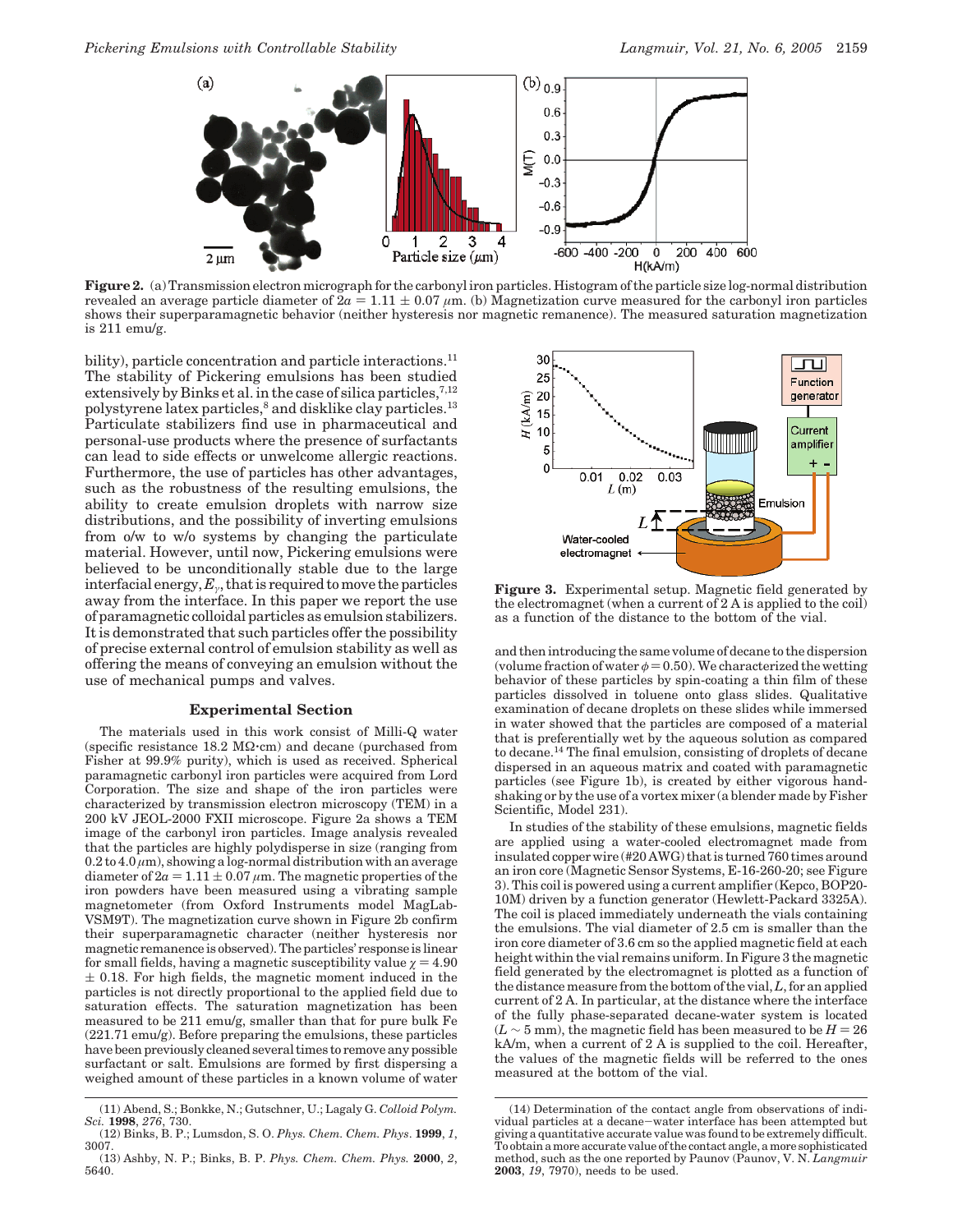

**Figure 4.** (a) Photograph of an oil-in-water emulsion stabilized with carbonyl iron paramagnetic particles at a concentration of 4 wt %. The emulsion consists of decane droplets with a bimodal size distribution. At the bottom of the vial we observe some extra water. (b) Histogram of the log-normal distribution of drops sizes corresponding to the emulsion presented in Figure 4a.

## **Results and Discussion**

Figure 4a is a photograph of a typical emulsion formed using the procedure described above. This particular system corresponds to an emulsion with particle concentration  $c = 4$  wt % and, as can be observed, consists of decane droplets of different sizes. We observe that iron particles adsorb onto the surface of the decane droplets to reduce the total surface energy; the oil-water surface energy is substantially larger than the difference in the particle-oil and the particle-water surface energies. These emulsions are very stable over time and maintain their appearance for over 5 months. The obtained emulsion volume has around 10 mm height for all particle concentrations. An extra-water volume remains underneath the emulsion.

When the two separated phases are mixed with mechanical agitation, drops of different sizes form; the surfaces of some of the droplets are not completely covered by the paramagnetic particles. When the suspension is allowed to rest, the droplets coalesce, until there are enough particles to cover the entire surface of the remaining droplets. Also, as the droplets are coalescing, there are small drops that do not coalesce and, instead, remain within the interstitial regions between the larger droplets, protecting them from further coalescence (see Figure 4a). This leads to a bimodal droplet size distribution as can be observed in the histogram presented in Figure



**Figure 5.** Change in the average drop size for large (squares) and small (circles) drops with varying paramagnetic particle concentration.

4b where the average drop diameter for the small drops is  $d_s = 0.4 \pm 0.1$  mm and for the large drops is  $d_l = 1.3$  $\pm$  0.3 mm.

The drop-size distribution in Pickering emulsions can be effectively varied by adjusting the concentration of the particles while keeping the relative proportion of oil and water constant.3 Figure 5 presents the average droplet diameter for large and small drops obtained for a sequence of emulsions formed from systematically increasing the particle concentration. In general, the average droplet diameter decreases with the particle concentration. However, a different behavior is found for both sizes of droplets in the bimodal distribution. Large droplets decrease in size with a power law,  $d_l \sim c^{-1}$ , as expected, since the total number of particles in the emulsion is inversely proportional to the droplet diameter. However the size of the small droplets decreases much more slowly at all concentrations range because they are initially covered with enough particles to make them stable. It is expected that the large droplets will decrease in size until they reach the size of the small ones.

The property that makes these *Pickering magnetic emulsions* unique is their ability to undergo phase separation upon application of external magnetic fields. Furthermore, decane drops in these peculiar emulsions show the ability to travel through the continuous phase with the help of magnetic field gradients. Application of magnetic fields of moderate strength from the coil below the emulsion induces transport of the decane drops from their initial position toward the bottom of the container, without affecting the emulsion stability. This transport can be observed in detail in Figure 6 for an emulsion of 3.5 wt % particle concentration when a magnetic field of 29.6 kA/m is applied. The drop movement can be externally controlled by the electromagnet (controlling both, the magnetic field strength and the field gradient). When the applied magnetic field is not strong enough to induce drop transport, a slight elongation along the field direction of those drops placed on the layer closer to the electromagnet can be observed. This elongation is more apparent for bigger drops, i.e., for emulsions with less particle concentration. As an example in Figure 7b we present the huge deformation produced on a drop of a 1 wt % particle concentration emulsion when a magnetic field of 50.3 kA/m is applied.

The transition of decane droplets in the presence of magnetic fields is presented in Figure 7a where the droplet displacement is plotted as a function of the magnetic field strength for different particle concentrations. Here, drop displacement has been calculated by measuring the translation of the center of mass of the drops placed on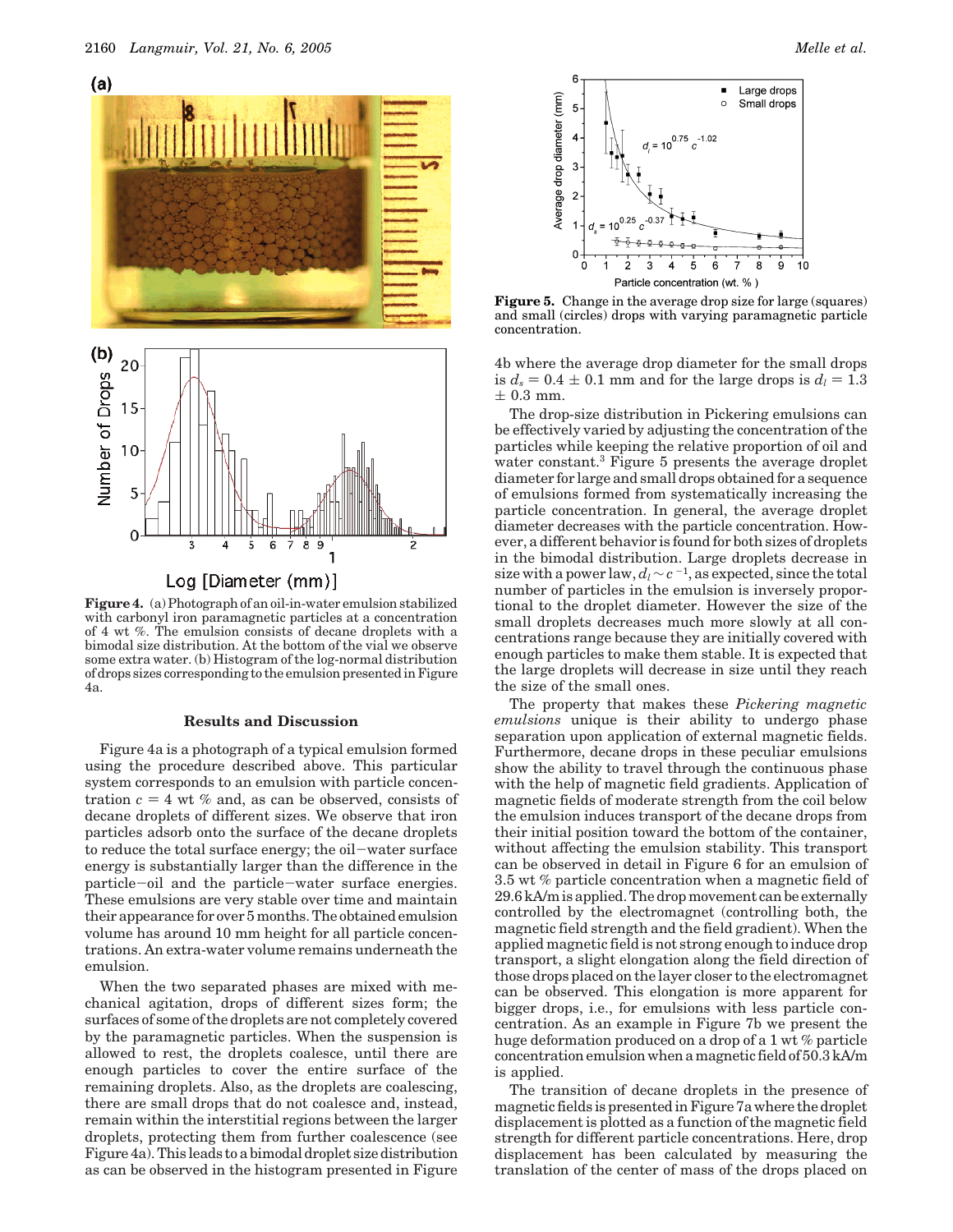

**Figure 6.** Time sequence to visualize transport of decane drops closest to the bottom of the vial. In this particular case, a magnetic field of 29.6 kA/m is applied on a *magnetic Pickering emulsion* with 3.5 wt % particle concentration. On the first photograph (left), emulsion drops are at rest, when no magnetic field is applied. Once we apply the magnetic field, the drops move through the continuous phase toward the bottom of the vial, without affecting the emulsion stability. Consecutive frames were recorded at 0.56, 2.17, and 2.90 s after turning ON the magnetic field. Frame size:  $15 \times 14$  mm.



**Figure 7.** (a) Displacement of droplets with varying magnetic fields for different particle concentrations. (b) Detail of the shape deformation of decane drops on a 1 wt % particle concentration emulsion: on top, emulsion drop when no magnetic field is applied; on bottom, drop elongation in the direction of the field when applying a magnetic field of 50.3 kA/m. Frame size: 7.8  $\times$  5.5 mm. (c) Critical field at which the decane drops move through the continuous phase for emulsions with different particle concentration.

the layer closer to the electromagnet. Thus, as we move to lower particle concentrations, the gradually increases of drop displacement with the magnetic field strength becomes more appreciable due to the bigger deformation observed for bigger drops (see again Figure 7b). We see that the magnetic field needed to cause displacement of the droplets depends on the particle concentration and thereby on the drop size. In Figure 7c, we plot the critical magnetic field, *Hc,* at which the drops start moving as a

function of particle concentration, *<sup>c</sup>*, in a log-log plot. We find a power law behavior  $H_c \sim c^{-0.643}$ . This behavior can be predicted by taking into account that the drop displacement process begins when the magnetic force acting on the particles adsorbed on the drop surface,  $F_{\text{mag}}$  $=\mu_s V_p n \nabla[\chi(H)H^2]$ , is greater than the buoyancy force acting on the drop,  $F_{buoyancy} = (4/3)\pi R^3 \rho g$ .<sup>15</sup> Here *χ*(*H*) is the particle magnetic susceptibility: *μ*, is the magnetic the particle magnetic susceptibility;  $\mu_s$  is the magnetic permeability of the solvent which can be consider equal to the magnetic permeability of a vacuum  $\mu_0 = 1.256 \times$  $10^{-6}$  Tm/A;  $V_p$  is the particle volume; *n* is the number of particles per droplet and can be estimated as,  $n = (2R/a)^2$ , where  $2R = d_l$  is the average droplet diameter;  $\nabla H$  is the magnetic field gradient; *g* is the acceleration due to gravity, and  $\rho = \rho_w - \rho_0$  is the difference in density of water and decape  $\rho_s = 0.7301 \frac{\text{g}}{\text{cm}^3}$  <sup>16</sup> In our experimental setup. decane,  $\rho_{0} = 0.7301$  g/cm<sup>3</sup>.<sup>16</sup> In our experimental setup,<br>the gradient of the magnetic field is linearly proportional the gradient of the magnetic field is linearly proportional to the magnetic field strength (as can be deduced from Figure 3) within the range of critical magnetic fields found in the experiments (20 kA/m to 65 kA/m). Furthermore, from the particle magnetization curve, we found that the particle magnetic susceptibility behaves as *ø(H)* ∼ *H*-*0.475* within the same range of magnetic fields. This simple model predicts that the critical field depends on particle  $\text{concentration as } H_c \sim R^{0.656} \sim c^{-0.656}, \text{which is close to the}$ power law found in the experiments.

Complete phase separation occurs in these peculiar emulsions when a strong magnetic field is applied. In this case, emulsions as a whole are compressed toward the bottom of the vessel due to the field gradient. Strong fields cause the particles stabilizing the drops to be stripped from the oil droplets and move toward the bottom of the vial. This releases the decane drops that move upward by buoyancy and coalescence with the bulk phase at the top of the vial. The magnitude of the field required for destabilization has been measure to be approximately  $H_{dest}$  $\sim 80$  kA/m for all particle concentrations. The destabilization process is rather complex. When a magnetic field of around 80 kA/m is applied, a clearing on the particle shell at the top of the drops is observed. This is followed by cracking the particle shell at the point furthest away from the horizontal equator of the oil droplets leading to a cylindrical shell with triangular endpoints around each

<sup>(15)</sup> We would like to point out that the contribution of the carbonyl iron particles located at the interface to the buoyancy force has been neglected. The correct expression would be  $F_{buoyancy} = (4/3)\pi R^3 \rho g + \rho_{wp} V_p g n$ . Here  $\rho_{wp}$  is the difference in density of water and particles.<br>However, for the experimental values, the second term (due to the contribution of the particles) will be an order of magnitude smaller than the first one. The definition of the different parameters is given in the text.

<sup>(16)</sup> Note that on the estimation of the critical field dependence on the drop radius,  $H_c \sim R^{\alpha}$ , the particle contribution to the buoyancy force leads to a correction on the radius exponent,  $\alpha$ , smaller than  $3\%$ .